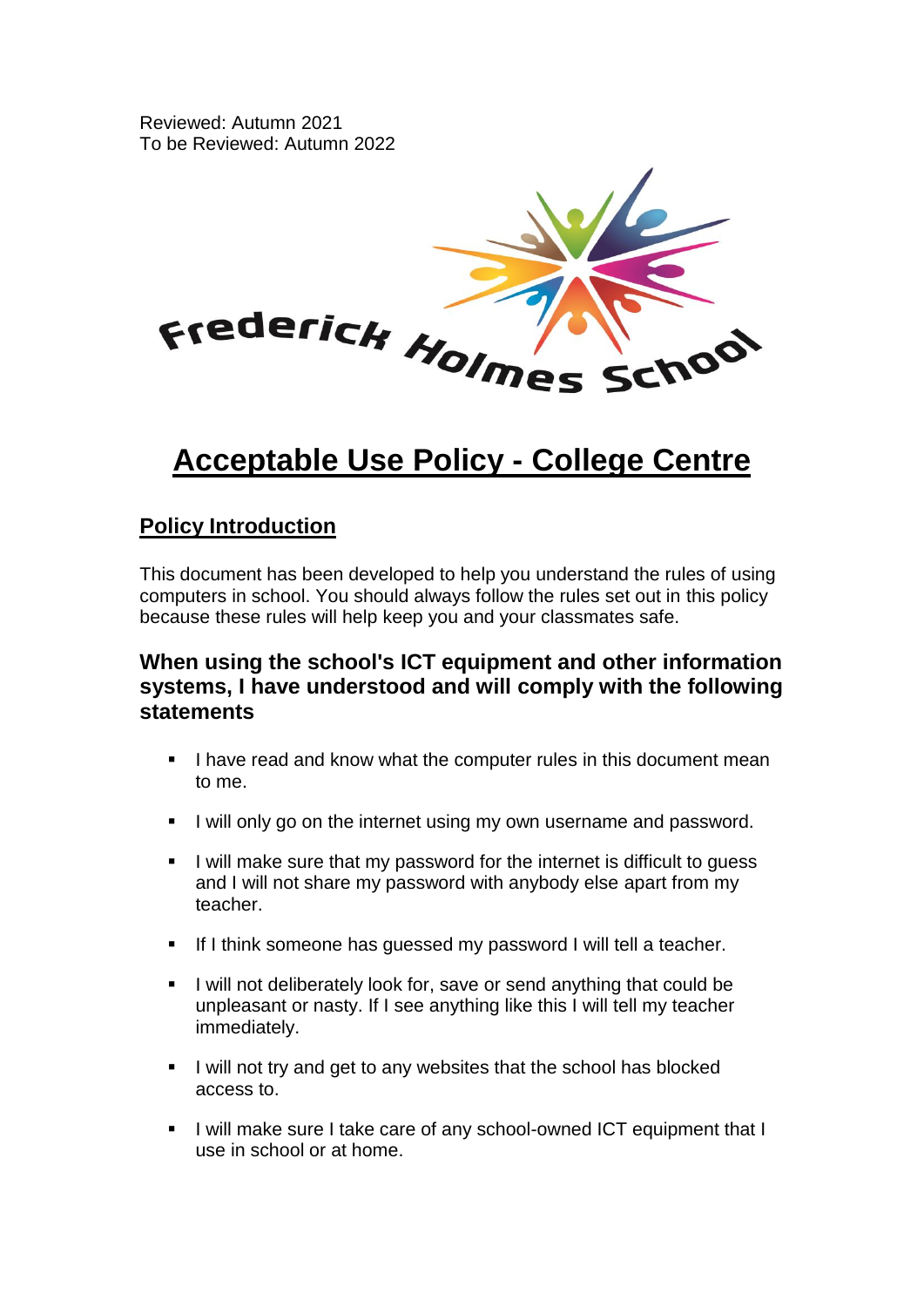- I will not install any software on school computers.
- **E** I will return any school-owned ICT equipment to (name of person) when I have finished using it.
- I know that my use of ICT can be checked and that my parent/carer contacted if a member of school staff is concerned about my safety.
- **EXECT** I will not damage any school-owned ICT equipment.
- I will not eat or drink while using school-owned ICT equipment.

#### **Social Media**

- I know that some websites and social networks have age restrictions and I should not use them unless I am old enough.
- I will not say nasty or hurtful things about any member of staff or pupil online.
- **EXTERN** I will not give away any of my personal details (full name, age, date of birth, sex, address etc.) or the personal details of other users in school, over the internet. This includes photographs or video images of me, other pupils or members of staff.
- **EXECT** I will never arrange to meet anyone I have only met online unless a trusted adult is with me.
- If I see any hurtful comments about the school, staff or pupils, I will take screenshots for evidence and report to the eSafeguarding coordinator.

#### **Managing Digital Content**

- I will only use school-owned equipment to create pictures, video and sound. Pictures, video and sound will not be taken without asking permission first.
- I will not publish anything online, e.g. images or pictures, without asking my teacher.

#### **Email**

- I will only use my school email address to contact people I know or those agreed by my teacher.
- I will take care in opening any attachments sent by email. I will not open an attachment, or download a file, unless I know and trust the person who has sent it.
- When sending emails I will make sure that they are polite and sensible. I will not use my school email account to forward chain emails.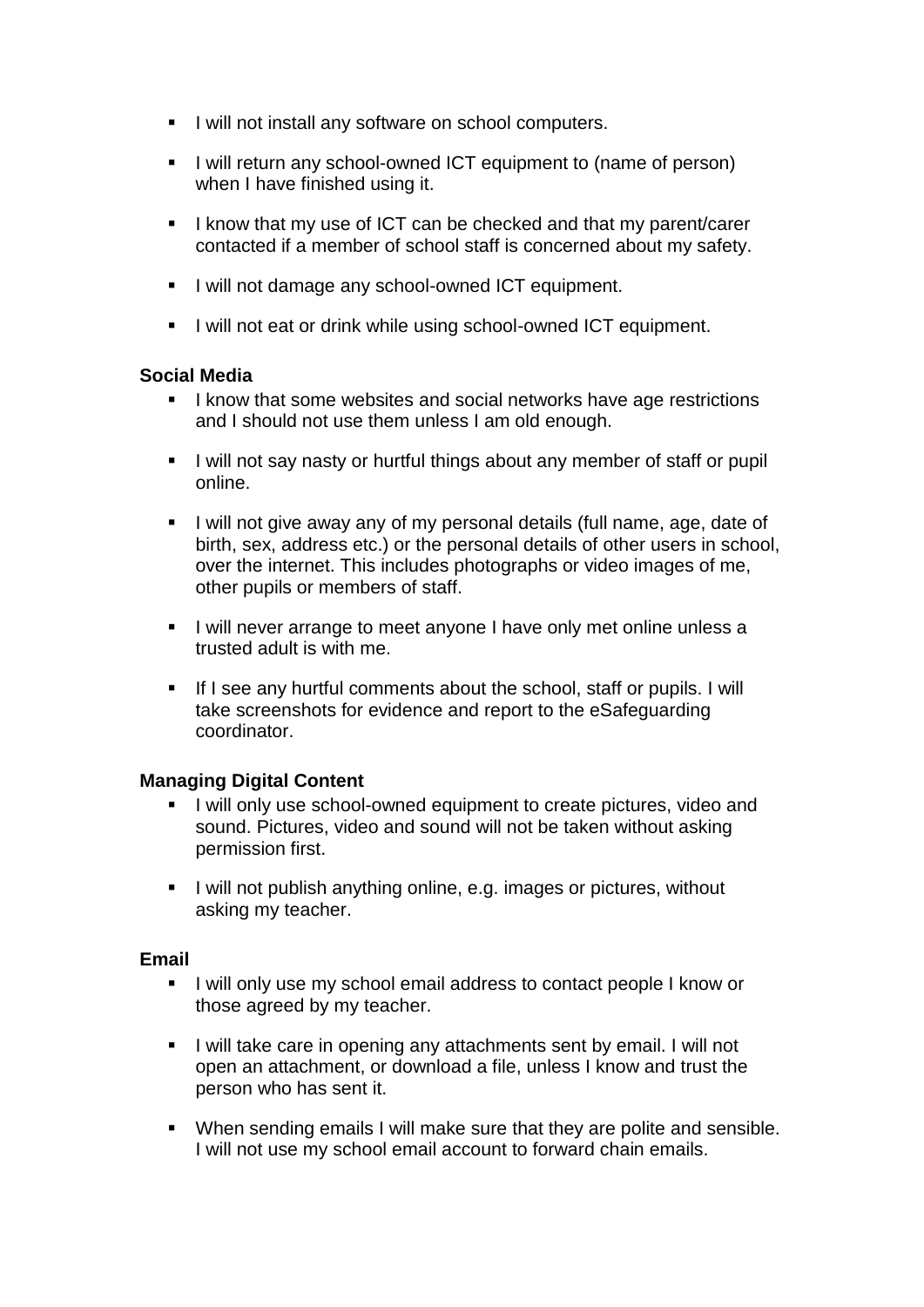#### **Mobile phones and devices**

- **EXECT** I will only bring my mobile phone or other devices to school with permission from my teacher.
- **.** I will only use mobile phones and mobile devices (e.g. Nintendo DS) when my teacher tells me I can.
- I will not take pictures in school on my mobile phone or mobile device.

# **Agreement**

I agree to follow the rules set out in this Acceptable Use Policy. I know that if I break any of these rules my parent/carer may be told.

| Pupil name |  |
|------------|--|
| Signed     |  |
| Date       |  |